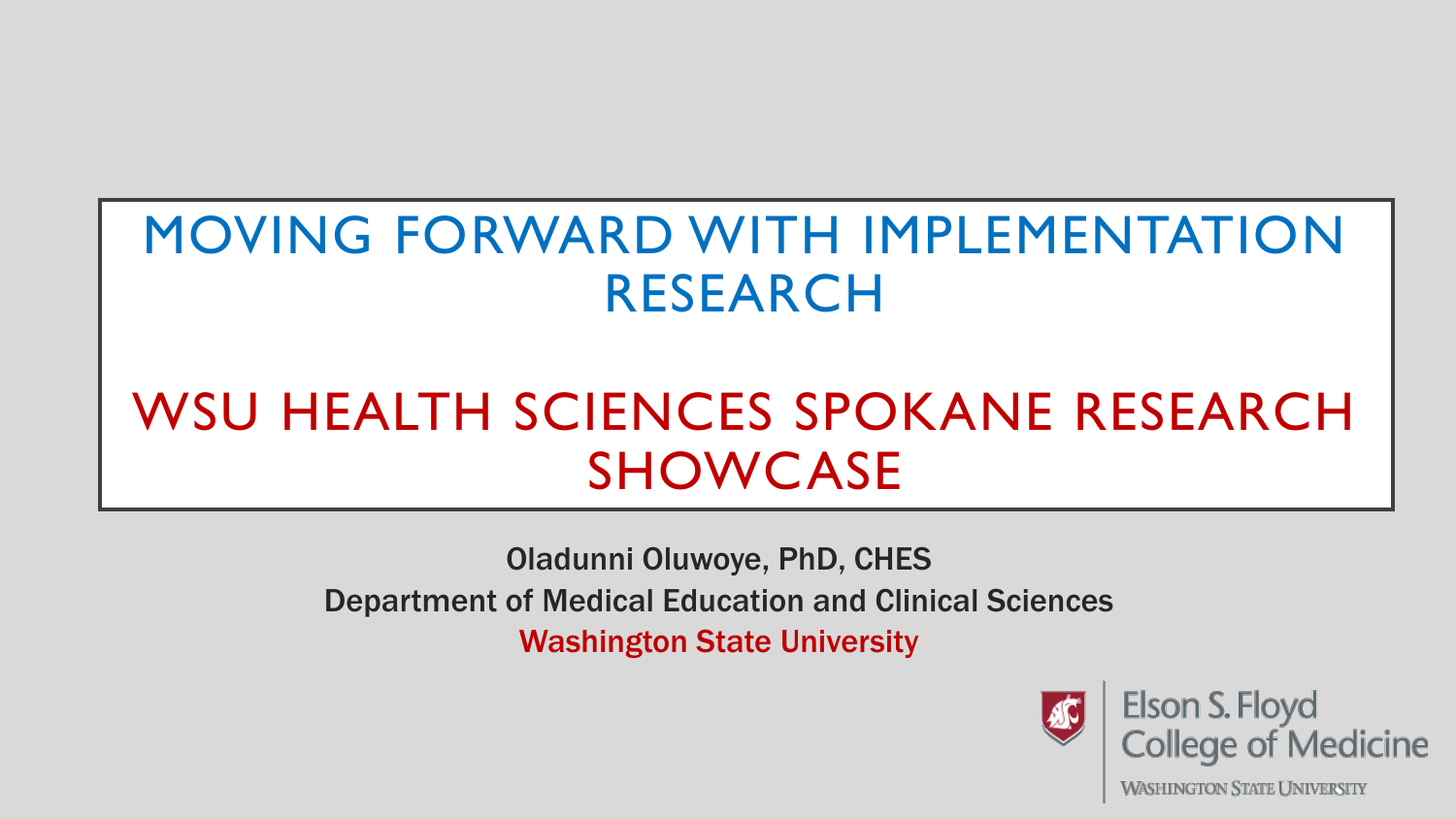### BEHAVIORAL HEALTH INNOVATIONS



-ALCOHOL USE DISORDERS -OTHER SUBSTANCE USE **DISORDERS** -CO-OCCURRING **DISORDERS** & MORE





#### DIRECTOR DR. MICHAEL MCDONELL

HAS RECEIVED UP TO \$8 MILLION IN FUNDING

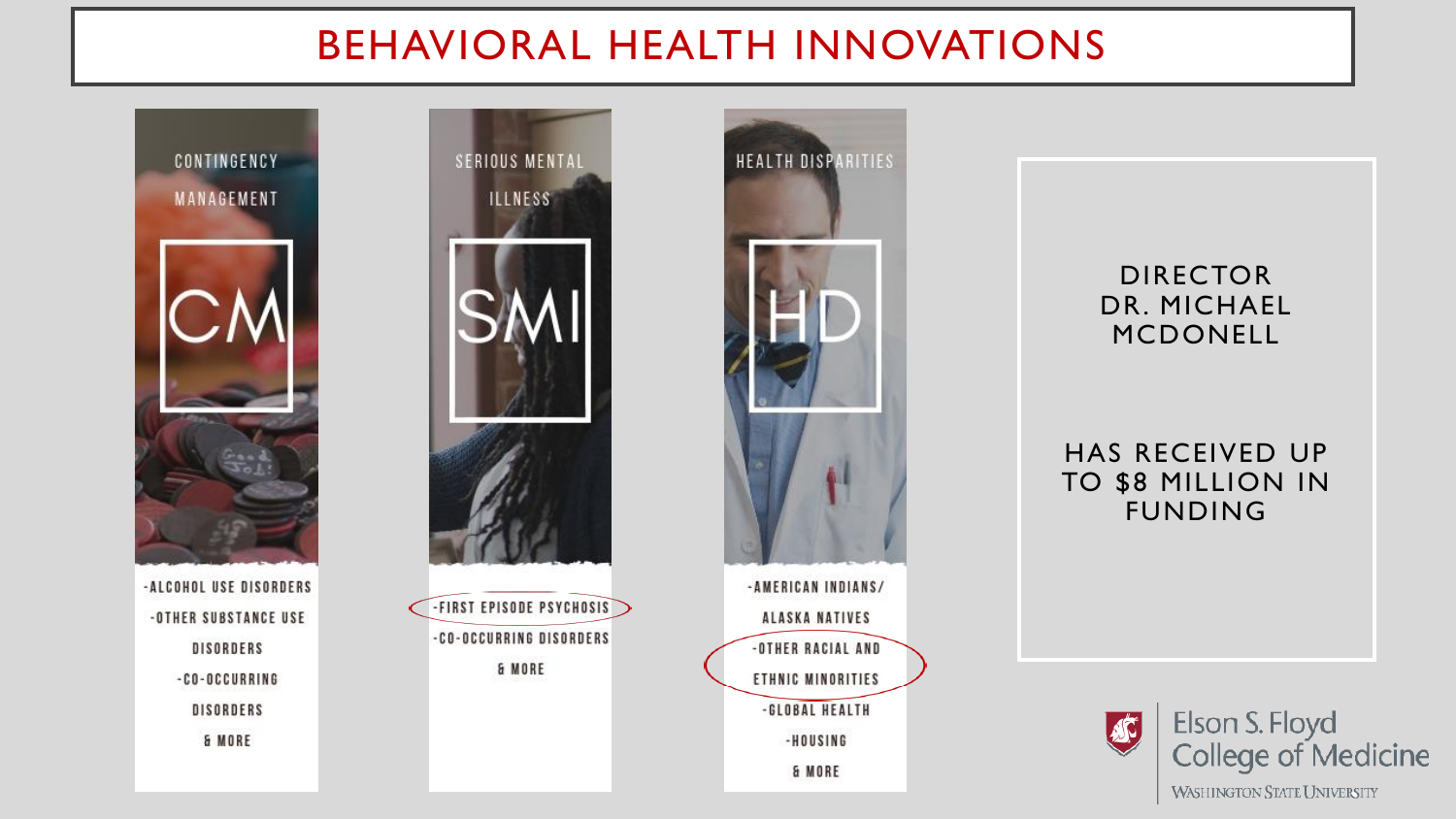

-FIRST EPISODE PSYCHOSIS

-CO-OCCURRING DISORDERS

& MORE

#### RACIAL-ETHNIC DISPARITIES IN FIRST-EPISODE PSYCHOSIS TREATMENT OUTCOMES FROM THE RAISE-ETP STUDY.

OLUWOYE O, STILES B, MONROE-DEVITA M, CHWASTIAK L, MCCLELLAN | M, DYCK D, CABASSA LJ, MCDONELL MG. (2018) *P S Y C H I A T R I C S E R V I C E S*

IN 2008, THE NATIONAL INSTITUTE OF MENTAL HEALTH (NIMH) BEGAN THE RECOVERY AFTER AN INITIAL SCHIZOPHRENIA EPISODE (RAISE) THAT INCLUDED AN EARLY TREATMENT PROGRAM AND AN IMPLEMENTATION EVALUATION FOR FEP

34 CLINICS IN 21 STATES; N=404 PARTICIPANTS

COMMUNITY CARE  $(N=181)$ ; NAVIGATE  $(N=223)$ 





NEW JOURNEYS -WASHINGTON STATES EARLY INTERVENTION PROGRAM

- NAVIGATE-BASED MODEL

- CLINICIANS USE A WEB-**BASED TOOL FOR** MEASUREMENT-BASED CARE

- IMPLEMENTED IN 5 **COMMUNITY MENTAL HEALTH CLINICS THROUGHOUT** WASHINGTON STATE.